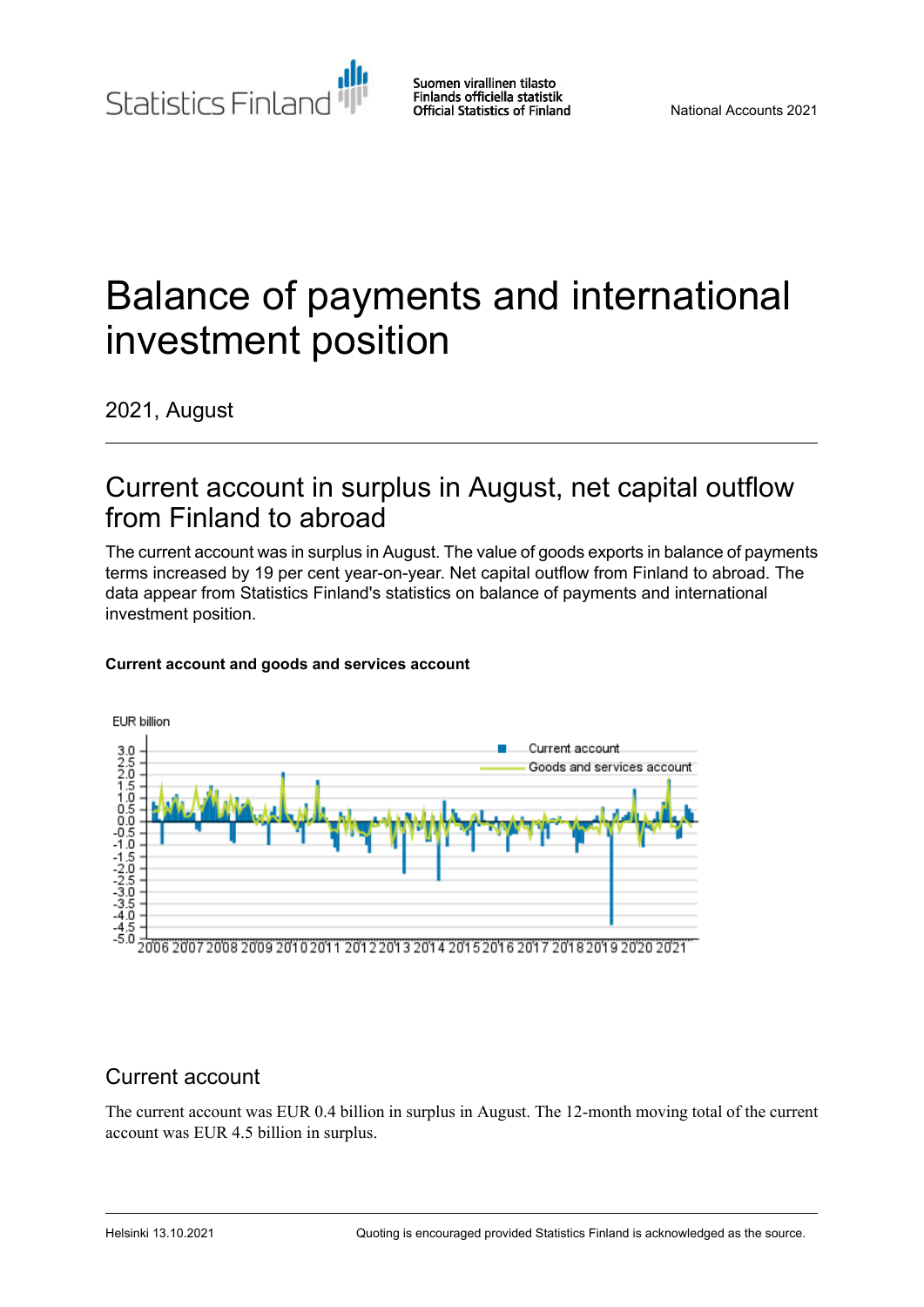Of the sub-items of the current account, the goods account in balance of payment terms was in balance. The value of goods exports in balance of payments terms increased by 19 per cent year-on-year and was EUR 5.5 billion at the same time as the value of goods imports in balance of payments terms increased by 22 per cent year-on-year to EUR 5.5 billion. The service account was in deficit.

The primary income account was EUR 0.8 billion in surplus. At the same time the secondary income account was EUR 0.2 billion in deficit.



### **Currentaccountand goodsand servicesaccount,12–month moving total**

### Financial account

In August net capital outflow from Finland to abroad amounted to EUR 0.2 billion. Of the functional categories of the financial account, net capital outflow was highest in the form of reserve assets, EUR 2.7 billion. Net capital inflow to Finland was highest in the form of other investments.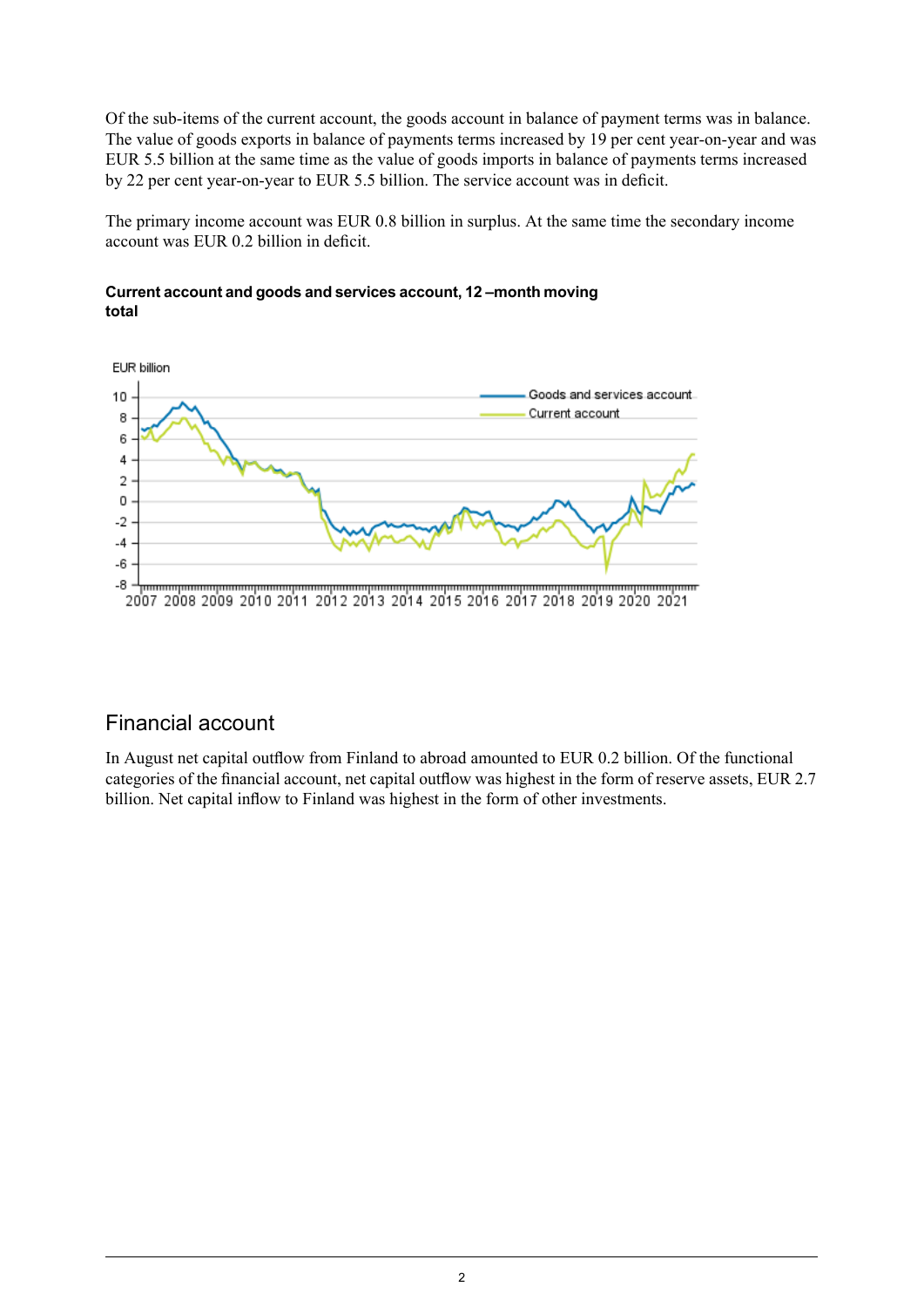# **Contents**

### Tables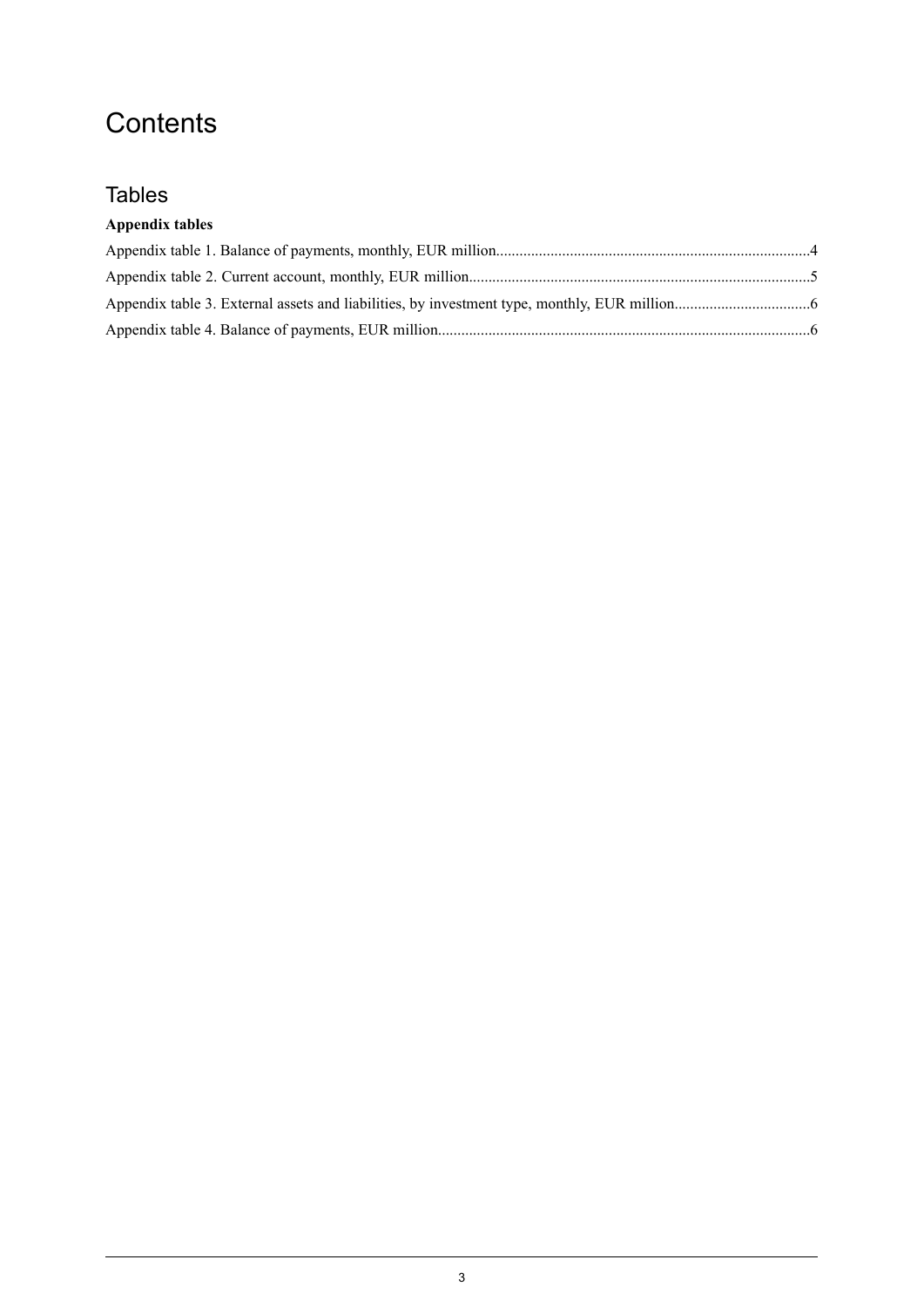## Appendix tables

|                           | 2021/01 |         |         | 2021/02 2021/03 2021/04 |         |         | 2021/05 2021/06 2021/07 2021/08 |         |
|---------------------------|---------|---------|---------|-------------------------|---------|---------|---------------------------------|---------|
| 1. Current account        | 187     | 241     | $-693$  | $-654$                  | 154     | 727     | 561                             | 390     |
| 1.1 Goods                 | 21      | 88      | 150     | 96                      | 410     | 260     | 175                             | $-1$    |
| 1.2 Services              | -238    | -276    | -468    | -269                    | $-229$  | -222    | $-229$                          | $-244$  |
| 1.3 Primary income        | 748     | 686     | -77     | $-218$                  | 236     | 915     | 826                             | 842     |
| 1.4 Secondary income      | -345    | $-257$  | $-298$  | $-264$                  | $-263$  | $-227$  | $-209$                          | $-207$  |
| 2. Capital account        | 18      | 17      | 19      | 18                      | 18      | 17      | 18                              | 17      |
| 3. Financial account      | $-1444$ | 1766    | $-1057$ | 2868                    | $-1148$ | 1903    | $-1218$                         | 159     |
| 3.1 Direct investment     | $-773$  | $-822$  | $-1029$ | 292                     | 315     | 383     | -333                            | $-270$  |
| 3.2 Portfolio investment  | 2940    | 6 142   | -246    | 5 1 7 3                 | -4 580  | 3527    | -2 584                          | 338     |
| 3.3 Other investment      | $-3492$ | -4 640  | -6      | $-2591$                 | 3 1 2 1 | $-2430$ | 2 1 3 6                         | $-2248$ |
| 3.4 Financial derivatives | 6       | 1 0 0 6 | 199     | 10                      | -69     | 408     | $-486$                          | $-389$  |
| 3.5 Reserve assets        | -124    | 81      | 25      | $-15$                   | 64      | 14      | 48                              | 2727    |
| 4. Errors and omissions   | $-1649$ | 1508    | $-383$  | 3505                    | $-1321$ | 1 159   | $-1797$                         | $-249$  |

### <span id="page-3-0"></span>**Appendix table 1. Balance of payments, monthly, EUR million**

1) The statistics become final more than two years after the end of the reference year.

2) Figures in the table are net flows during period.

3) Financial account = Assets less liabilities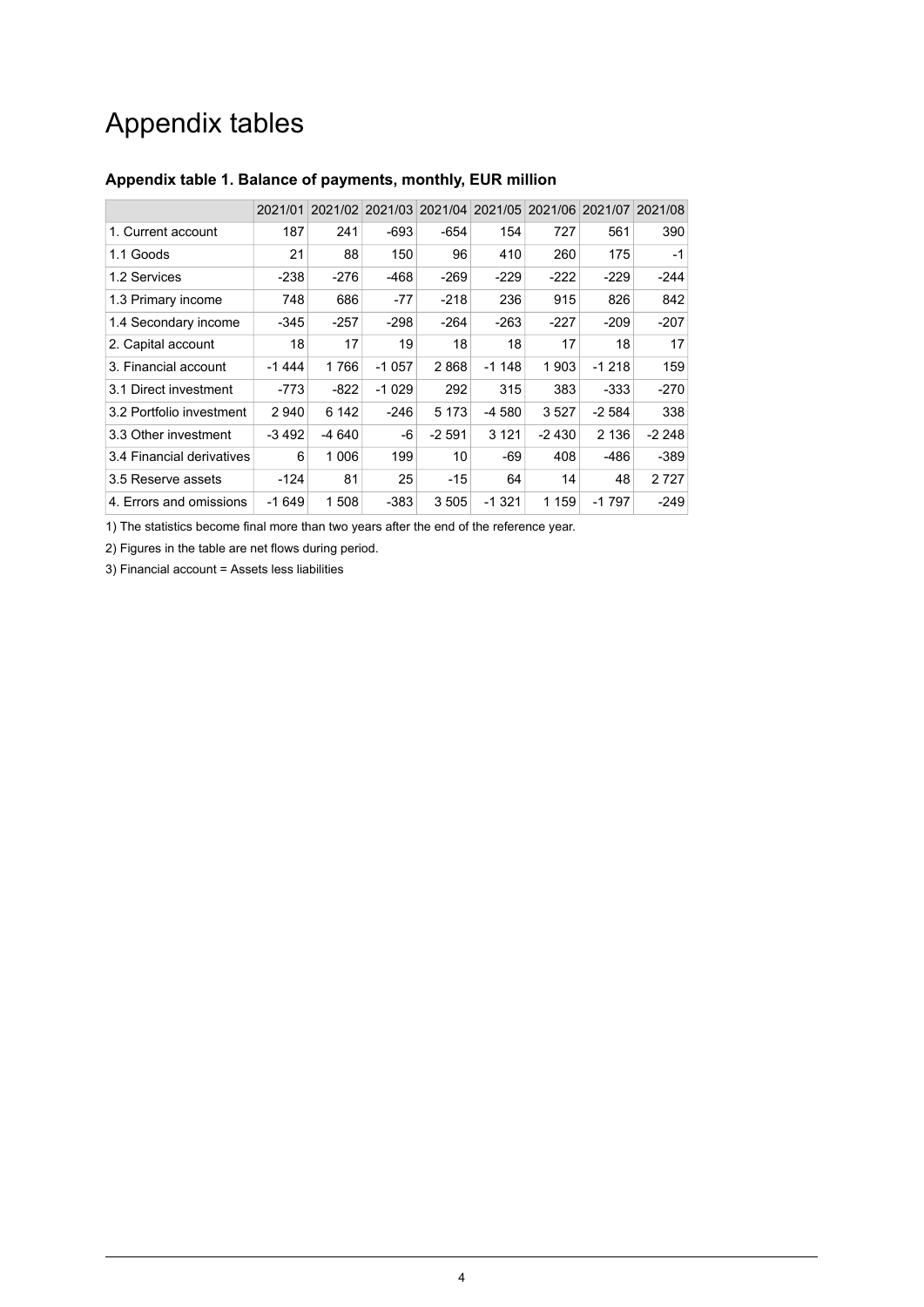|       |                           |         |         |         |         | 2021/01 2021/02 2021/03 2021/04 2021/05 2021/06 2021/07 2021/08 |         |         |         |
|-------|---------------------------|---------|---------|---------|---------|-----------------------------------------------------------------|---------|---------|---------|
|       | Credit 1. Current account | 8 2 9 5 | 8424    | 9520    | 9402    | 9553                                                            | 9 7 6 4 | 9 5 5 0 | 9 2 5 0 |
|       | 1.1 Goods                 | 4613    | 4 9 0 8 | 5769    | 5413    | 5 5 5 9                                                         | 5701    | 5743    | 5461    |
|       | 1.2 Services              | 1886    | 1844    | 1855    | 2019    | 1983                                                            | 2 1 6 7 | 2074    | 2035    |
|       | 1.3 Primary income        | 1618    | 1489    | 1689    | 1858    | 1 900                                                           | 1786    | 1614    | 1633    |
|       | 1.4 Secondary income      | 177     | 182     | 208     | 112     | 112                                                             | 110     | 119     | 120     |
| Debit | 1. Current account        | 8 1 0 8 | 8 1 8 3 | 10 213  | 10 057  | 9 3 9 8                                                         | 9 0 3 7 | 8988    | 8860    |
|       | 1.1 Goods                 | 4 5 9 2 | 4 8 21  | 5620    | 5317    | 5 1 4 8                                                         | 5441    | 5568    | 5462    |
|       | 1.2 Services              | 2 1 2 4 | 2 1 2 1 | 2 3 2 2 | 2 2 8 9 | 2 2 1 1                                                         | 2 3 8 9 | 2 3 0 3 | 2 2 7 9 |
|       | 1.3 Primary income        | 870     | 803     | 1765    | 2076    | 1664                                                            | 870     | 788     | 791     |
|       | 1.4 Secondary income      | 522     | 439     | 506     | 376     | 374                                                             | 337     | 329     | 327     |

### <span id="page-4-0"></span>**Appendix table 2. Current account, monthly, EUR million**

1) The statistics become final more than two years after the end of the reference year.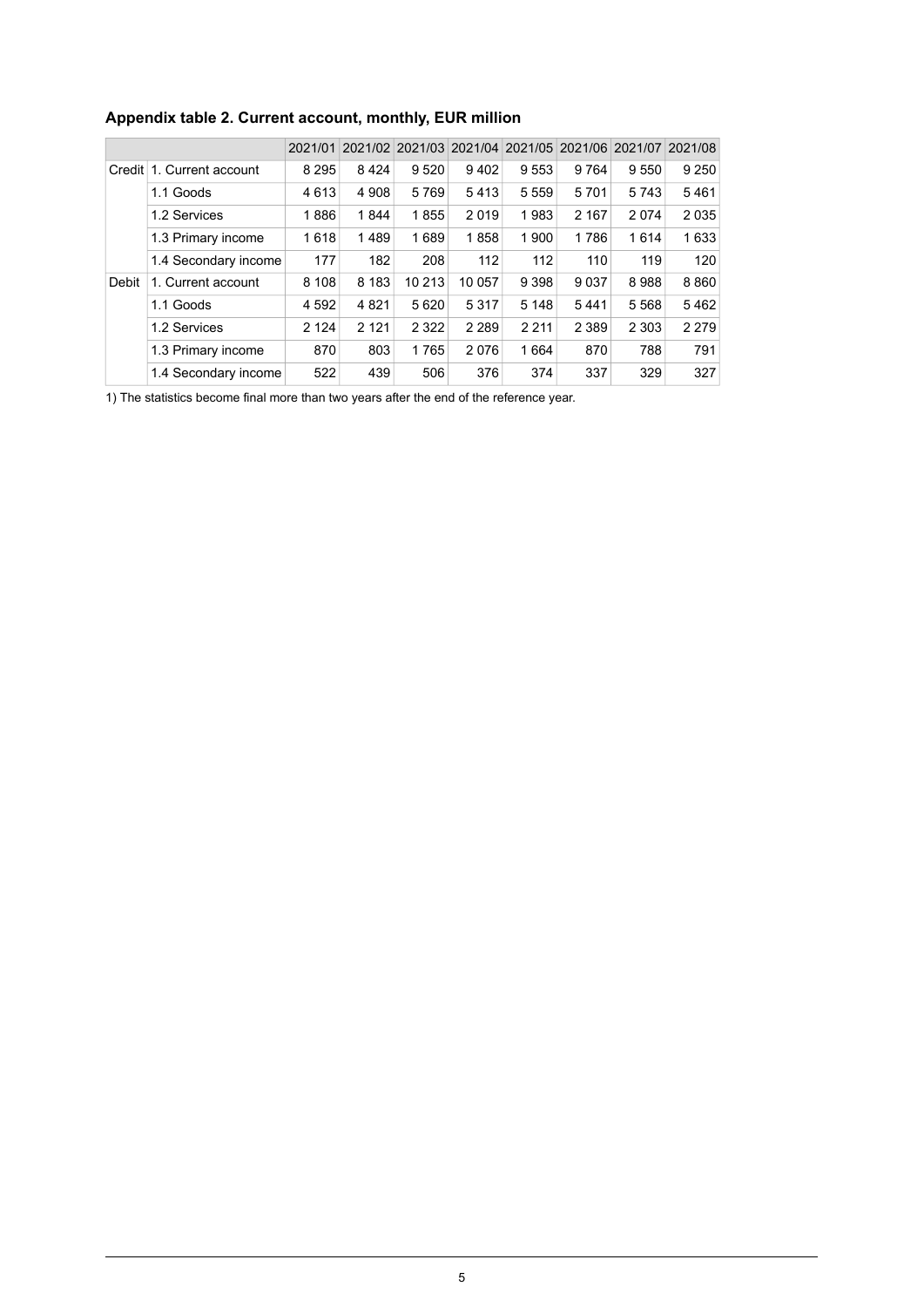|             |                          | 2021/01 | 2021/02   |           |         | 2021/03 2021/04 2021/05 | 2021/06 2021/07 |         | 2021/08   |
|-------------|--------------------------|---------|-----------|-----------|---------|-------------------------|-----------------|---------|-----------|
| Assets      | Total                    | 39 952  | $-8756$   | $-6367$   | 1614    | 2049                    | $-262$          | -6971   | 1 3 9 1   |
|             | 1. Direct investment     | $-42$   | -31       | $-32$     | 8       | 32                      | 72              | -135    | $-283$    |
|             | 2. Portfolio investment  | 7615    | 2066      | 3846      | 3750    | 2 7 1 9                 | 2 2 1 2         | $-360$  | 1947      |
|             | 3. Other investment      | 42 871  | $-1611$   | 113       | 7416    | 8819                    | -19 588         | 3 3 1 3 | 7 157     |
|             | 4. Financial derivatives | -10 367 | $-9260$   | $-10320$  | $-9544$ | $-9585$                 | $-8971$         | -9 837  | $-10$ 158 |
|             | 5. Reserve assets        | $-124$  | 81        | 25        | $-15$   | 64                      | 14              | 48      | 2 7 2 7   |
| Liabilities | Total                    | 41 396  | $-10522$  | $-5309$   | -1 254  | 3 1 9 7                 | $-28164$        | -5 752  | 1 2 3 2   |
|             | 1. Direct investment     | 731     | 791       | 997       | $-284$  | $-283$                  | $-312$          | 198     | $-13$     |
|             | 2. Portfolio investment  | 4675    | -4 076    | 4 0 9 2   | -1 423  | 7 2 9 9                 | -1 315          | 2 2 2 4 | 1 609     |
|             | 3. Other investment      | 46 363  | 3 0 2 9   | 119       | 10 007  | 5697                    | $-17.159$       | 1 1 7 6 | 9405      |
|             | 4. Financial derivatives | -10 373 | $-10,266$ | $-10.518$ | $-9554$ | -9 516                  | $-9.379$        | -9 351  | $-9769$   |
|             | 5. Reserve assets        |         |           |           |         |                         |                 |         |           |

#### <span id="page-5-0"></span>**Appendix table 3. External assets and liabilities, by investment type, monthly, EUR million**

<span id="page-5-1"></span>1) The statistics become final more than two years after the end of the reference year.

#### **Appendix table 4. Balance of payments, EUR million**

|                            |         | Year 2020   12 month moving sum 2021/07   2021/08 |         |         |
|----------------------------|---------|---------------------------------------------------|---------|---------|
| 1. Current account         | 1984    | 4519                                              | 561     | 390     |
| 1.1. Goods                 | 2934    | 3 4 3 2                                           | 175     | $-1$    |
| 1.2. Services              | $-2139$ | $-1850$                                           | -229    | $-244$  |
| 1.3. Primary income        | 4 0 3 3 | 6095                                              | 826     | 842     |
| 1.4. Secondary income      | -2 843  | -3 157                                            | -209    | -207    |
| 2. Capital account         | 214     | 213                                               | 18      | 17      |
| 3. Financial account       | -821    | 2672                                              | $-1218$ | 159     |
| 3.1. Direct investment     | 6 3 8 2 | -46                                               | -333    | $-270$  |
| 3.2. Portfolio investment  | -809    | 17935                                             | $-2584$ | 338     |
| 3.3. Other investment      | -5 725  | -18 389                                           | 2 1 3 6 | -2 248  |
| 3.4. Financial derivatives | -1 548  | 159                                               | $-486$  | $-389$  |
| 3.5. Reserve assets        | 880     | 3 0 1 3                                           | 48      | 2 7 2 7 |
| 4. Errors and omissions    | $-3019$ | -2 060                                            | $-1797$ | $-249$  |

1) The statistics become final more than two years after the end of the reference year

2) Figures in the table are net flows during period

3) Financial account = Assets less liabilities